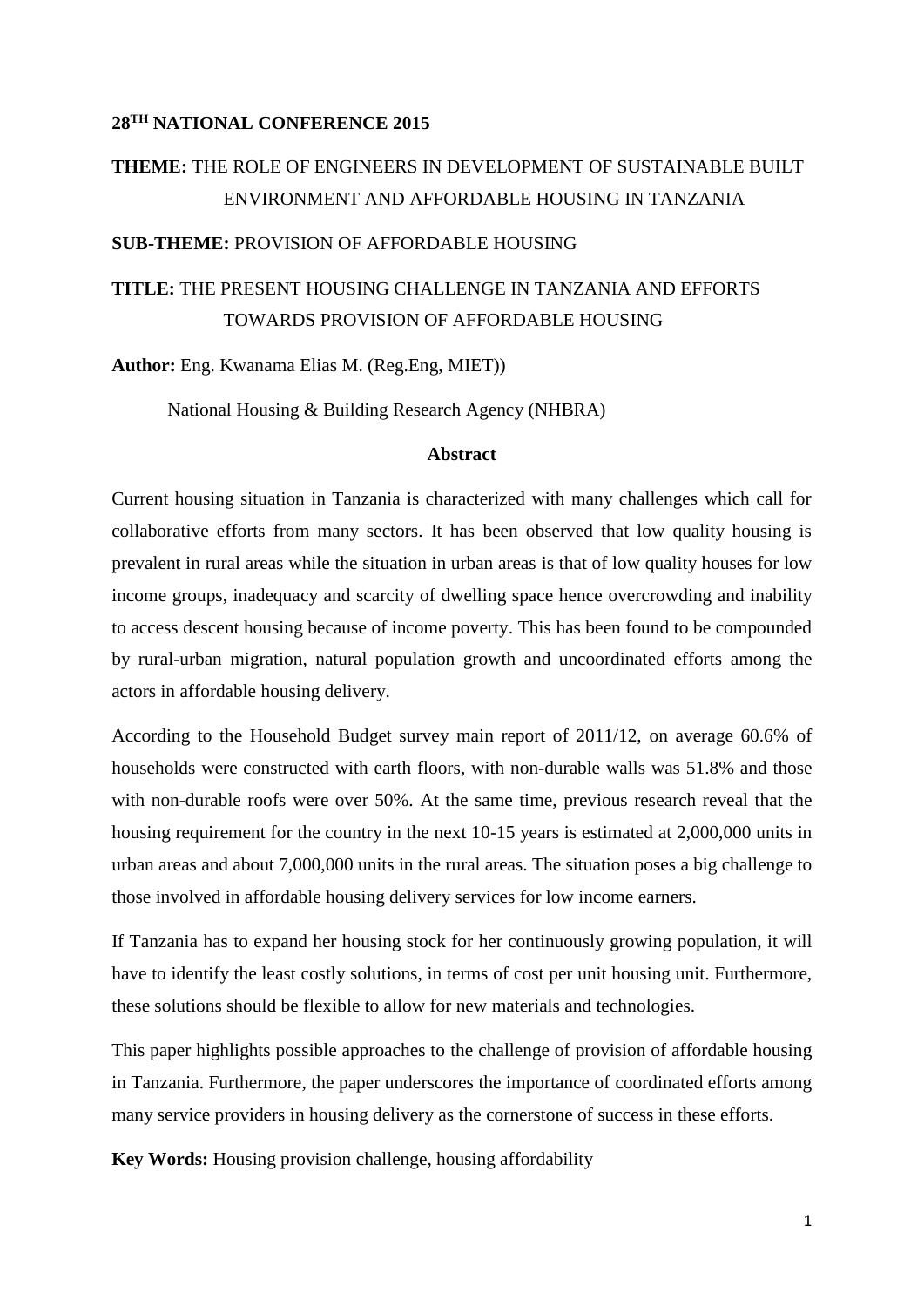#### **1.0 INTRODUCTION**

The development of the building industry depends on the population growth and the effect of urbanization. According to the available statistics the current housing deficit in Tanzania is about 3 million units, the annual growth demand being around 300,000 units. The problem is pronounced in urban areas where the population growth seems to go on increasing day by day.

Due to economic and political reasons, population exodus from villages to urban areas and other places like the mines has taken place in Tanzania in the last 50 years. This event coupled with population growth has given the housing problem a gigantic proportion.

Urban growth rates in Tanzania, which are pegged at a rate of 3% to 5% over the next forty years, continue to outpace the global average. Dar es Salaam, Tanzania's commercial capital and primate city, is one of the world's ten fastest-growing large cities. Already failing to deliver housing and basic services to its urban poor, the Tanzanian government will likely be unable to catch up in the coming decades. Impending presidential and parliamentary elections provide a fresh opportunity for government to address these growing problems directly and immediately. The bulk of the population about 80% in Tanzania cannot afford to have a decent house because of economic hardships due to high cost of materials, labour and technical knowhow.

The main challenge is to find out cheaper materials and improved construction techniques, so that the finished house will cost less than the conventional houses and which will be within the reach of the majority of people. This may be achieved by using cheap local materials or by developing new housing concept such as timber housing, concrete shells, etc. depending on area and available technology. The need for finding out a method for constructing proper dwelling at a cost within the reach of all concerned is, therefore, the most pressing need of today.

#### **2.0 GOVERNMENT INITIATIVES ON PROVISION OF HOUSING**

Article 24 of the National Constitution, the Government of Tanzania recognises the right of every citizen to own property including housing. The government declared housing as one of the basic necessity alongside food and clothes. As a result, various public housing institutions were established; and housing programmes, projects, schemes and policies were initiated to address the housing problems that faced residents in both urban and rural areas. Some of these initiatives are outlined below: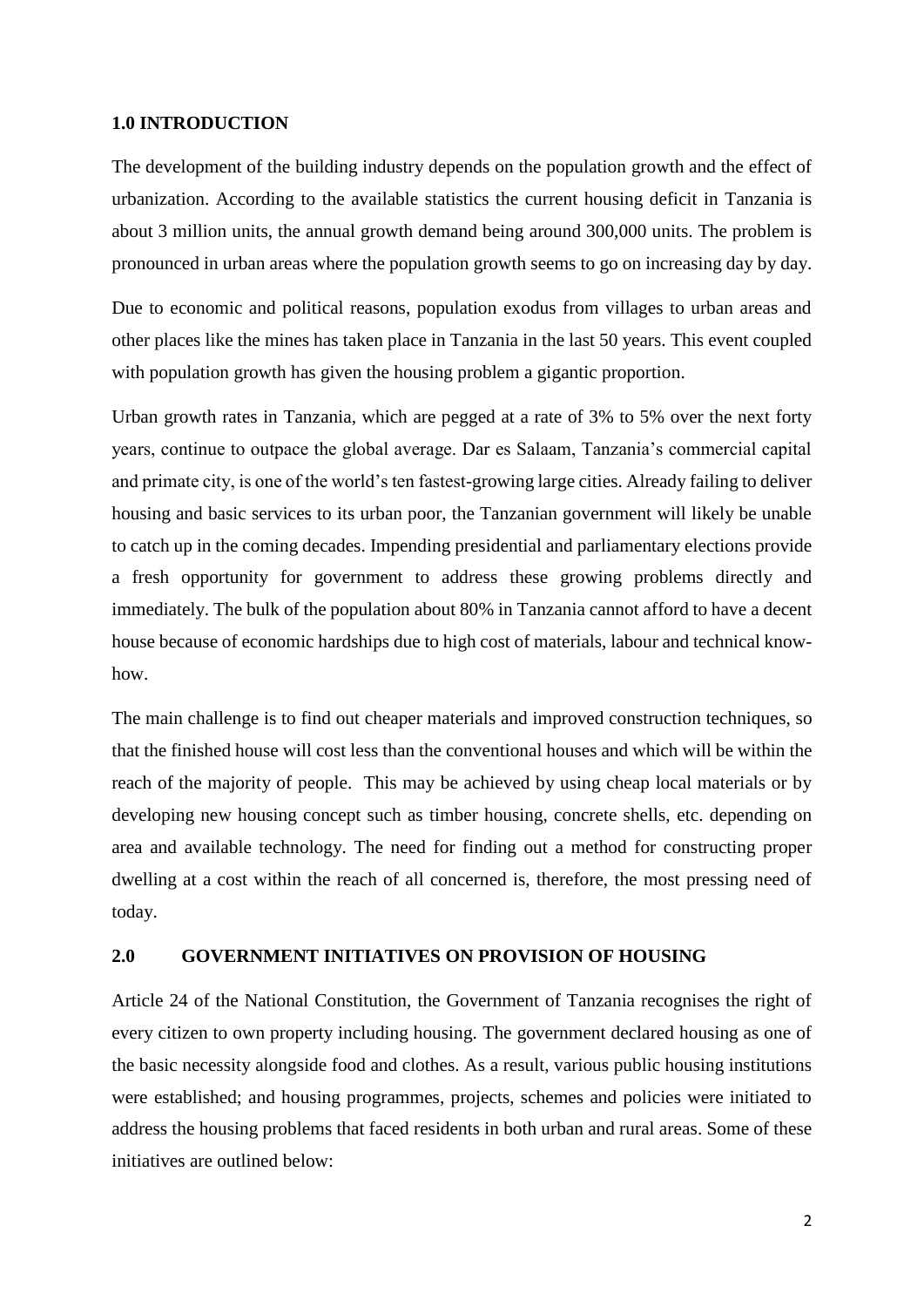#### **2.1 Housing Provision Initiatives**

### **2.1.1 Government Housing and Tanzania Building Agency (TBA)**:

At independence both the Central and Local Government of Tanganyika inherited the houses built by the colonial government for its civil servants of different races and social status. In 1972 when the Local Authorities were abolished, the African quarters were entrusted to the National Housing Corporation (NHC) and were later transferred to the respective local authorities in 1990. Public houses owned by the Central Government were managed by the Ministry of Works until 1997 when they were transferred to Tanzania Building Agency (TBA) which was established by the Executive Agencies Act No. 30 of 1997 pursuant to the Public Sector Reform Programme I (PSRPI). The Agency has the responsibility of managing and constructing houses for the civil servants.

#### **2.1.2 National Housing Corporation (NHC)**

The National Housing Corporation (NHC) was established by Act of Parliament No. 45 of 1962. Its establishment was a government response to mitigate the housing problem that faced the majority of African urban dwellers. Between 1962 and 1974, the Corporation constructed housing units in different urban areas under slum clearance and rental and tenant purchase (TP) schemes. The NHC was reconstituted through the Act of Parliament No. 2 of 1990 which dissolved the Registrar of Buildings (RoB) and entrusted its responsibilities to the NHC.

#### **2.1.3. Registrar of Buildings (RoB):**

The RoB was established by Act of Parliament No.13 of 1971 and was charged with the responsibility of managing buildings that were acquired under that Act. In 1990, the government dissolved this Corporation and entrusted its responsibilities to the present NHC.

### **2.1.4 Better Rural Housing Campaign:**

This campaign was introduced in 1974 with an objective of encouraging the rural people to build better houses for themselves in the context of durability of dwellings, improved standards of hygiene, and better building skills. The Village Management Training Programme (VMTP) and Rural and Urban Construction Units (RUCUs) were started under the Prime Minister's Office. However, by 1980s, these units collapsed due to lack of equipment and proper management.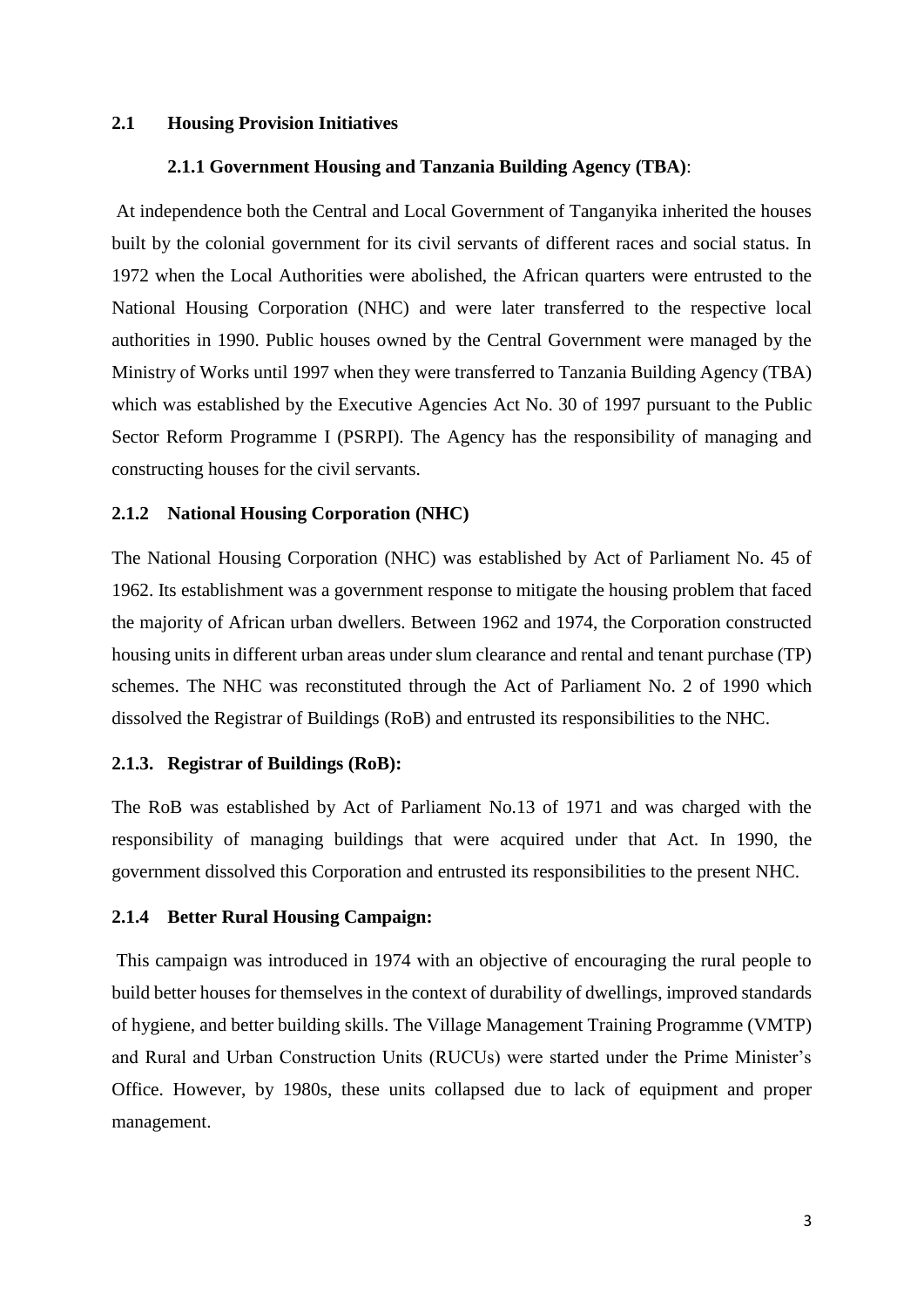### **2.1.5 Housing Cooperatives**

Since 1962, the government had encouraged people to form cooperatives in order to provide better housing for themselves. Examples are Mwenge Housing Cooperative Society and Sigara Housing Cooperative Society. The housing cooperative drive lost steam since the 1980s mainly due to mismanagement and administrative weaknesses.

# **2.1.6 Employer-based Housing**

Due to housing shortage that faced the majority of employees, the government had encouraged public institutions and especially parastatals to construct houses for their workers. A substantial number of houses were constructed by these parastatals. However, by the 1980s the capacity of these parastatals to construct more houses had waned mainly due to the financial constraints that were caused by the economic difficulties.

# **2.1.7 Non-Governmental Organizations (NGOs) and Community-Based Organizations (CBOs)**

The NGOs and CBOs play a major role in tackling the housing problem of the poor. These organizations seek to increase the capacity of local communities to improve the quality of their houses. Their activities include among others, micro-enterprise finance, secure land tenure, fund mobilization, provision of low cost infrastructure and sanitation and provision of housing loans. The government has created conducive environment for NGOs and CBOs to work with communities for their socio-economic development. Some of these are the ecumenical Habitat for Humanity, WAT - Human Settlements Trust and the Centre for Community Initiatives (CCI) which focus on assisting the disadvantaged groups to access housing and participate fully and effectively in all aspects of human settlements development.

# **2.2. Capacity Building and Delivery of Technical Services**

# 2**.2.1 Building Research Unit (BRU)**

The BRU was established through Cabinet Paper ECC No. 7 of 1970 and charged with the role of providing technical support to house construction by increasing the use of local and readily available building materials through research. The Unit was transformed into a National Housing and Building Research Agency (NHBRA) through Act of Parliament No. 30 of 1997. The objective of this transformation was to enhance the institution's mandate and capacity to undertake research on building materials and technology for housing development.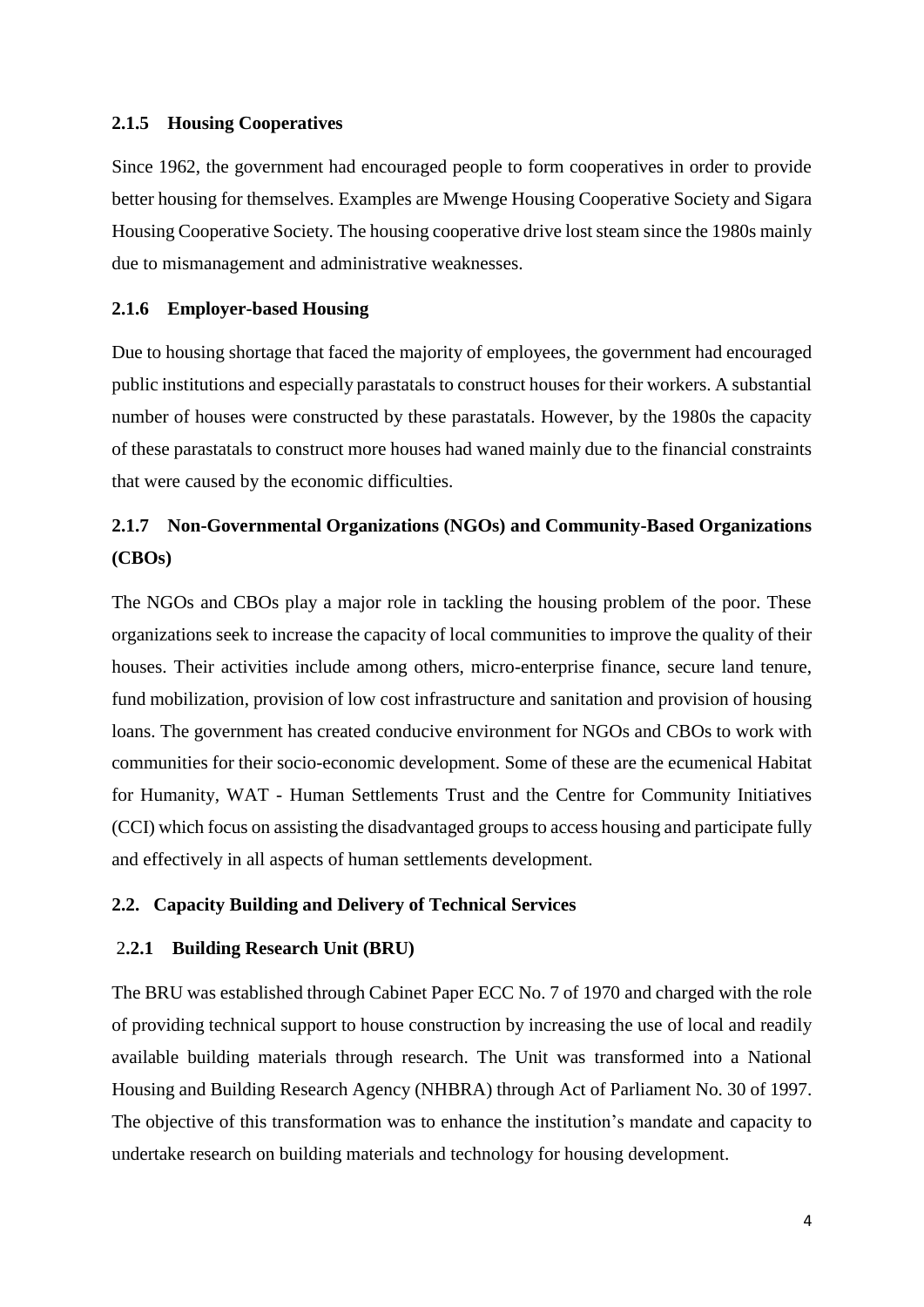### **2.2.2 Establishment of Ardhi Institute**

In order to build capacity to address the increasing problem of informal settlements, the Departments of Urban and Rural Planning and the Centre for Housing Studies at Ardhi Institute were established at Ardhi Institute which was letter transformed into Ardhi University.

#### **2.3 Housing Finance**

#### **2.3.1 Establishment of Housing Loan Fund**

After independence the civil service expanded extensively. The Government in 1964 established a Revolving Housing Loan Fund to finance construction, renovation, or purchase of houses for its employees to cushion the impact of shortage of government housing. It was however abolished following the establishment of the THB in 1972. The Fund was reintroduced through staff Circular No. 8 of 1992 in order to fill the vacuum created by the defunct THB. The fund was transformed into Government Employees Housing Company (Watumishi Housing Company - WHC)

## **2.3.2 Establishment of Tanzania Housing Bank (THB)**

It was established by the Act of Parliament No. 34 of 1972 following the dissolution of the Tanganyika Permanent Housing Finance Company (TPHFC) Limited which provided mortgage lending in the 1960s. The bank became insolvent and was liquidated in 1995

#### **2.4 Land Delivery Schemes.**

#### **2.4.1 Access to land and provision of Surveyed Plots: Sites and Services Schemes:**

This programme was introduced in 1972 with an objective of providing serviced sites for housing development by individual households so as address acute shortage of housing in the urban areas.

#### **2.4.2 Squatter Upgrading Schemes**

This programme involved improvement of informal housing areas by providing social and physical infrastructures, as well as security of land tenure. This programme was also funded by the government and the World Bank.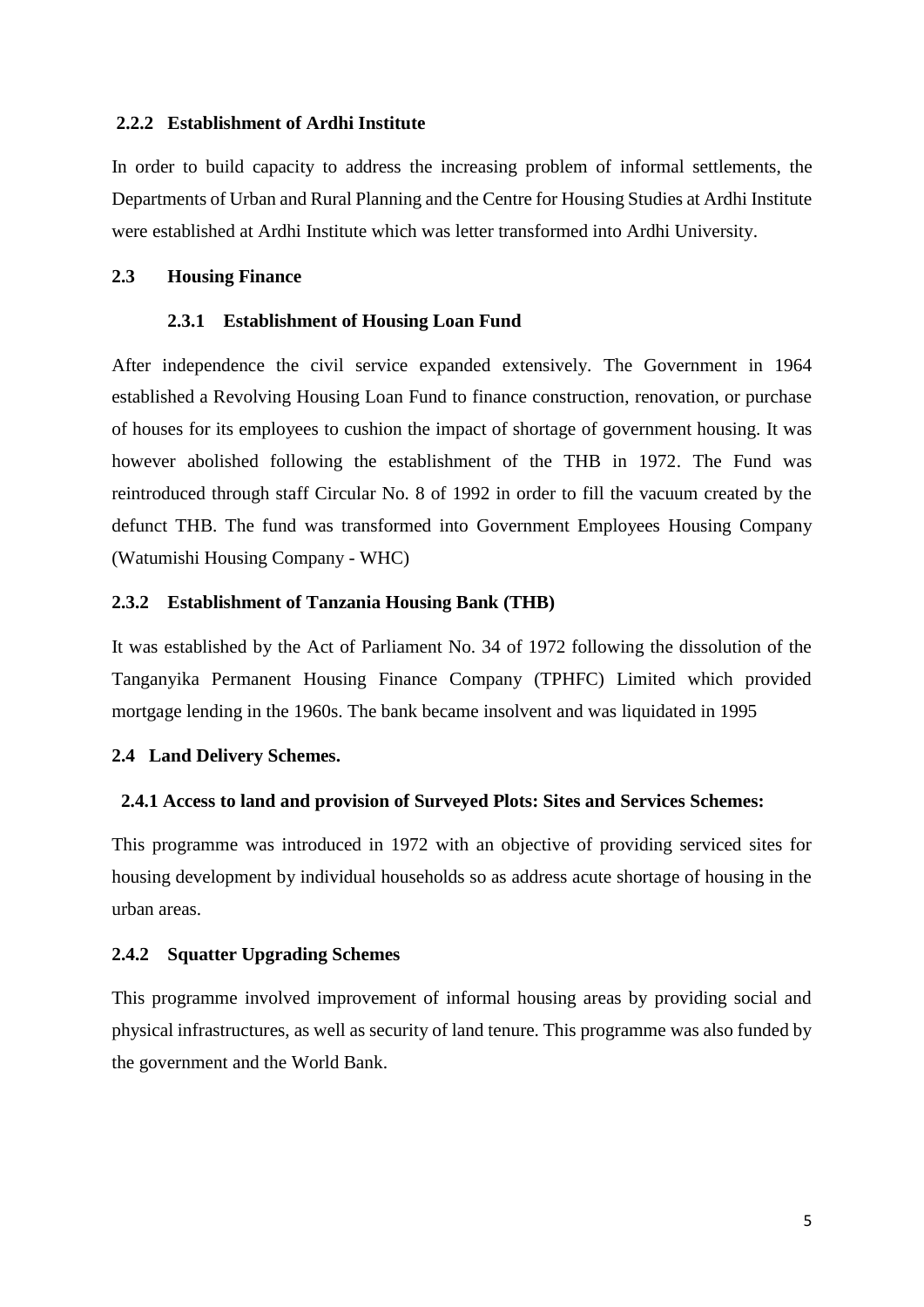### **2.4.3 The 20,000 Plots Project**

The Government through the Ministry of Lands, Housing and Human Settlements Development in 2002 initiated the 20,000 Plots Project in Dar es Salaam City whereby, the survey plots are allocated on a cost recovery basis to ensure sustainability.

#### **2.4.4 Regularization of Informal Settlements**:

Pursuant to the Land Act No. 4 of 1999, since 2004 the Government has been undertaking a programmes of regularization of informal settlements. The objective of this programme is to promote secure tenure and provision of infrastructure and services in these settlements and to promote socio-economic development for the majority of the urban inhabitants in line with the National Strategy for Economic Growth and Poverty Reduction Strategy (NSGRP) in Swahili MKUKUTA. The government's target is to regularize all unplanned settlements in the country by 2020.

## **2.5 Policies and Legislations**

### **2.5.1 National Housing Policy 1981**

A National Housing Policy was formulated in 1981 with the objective of providing a framework for the housing sector development in the country. This policy was not implemented due to government budgetary constraints and a change in economic policy direction from central planning to market economy.

#### **2.5.2 National Land Policy**

In 1995 the government adapted a Land Policy that would be commensurate with the market economy. Modalities of operationalization of the Land Policy (and Land Law) were worked out in the World Bank sponsored Land Market Reform Project of 1999. Both the land policy and land market reforms are key catalysts for an efficient housing and housing finance markets.

### **2.5.3 National Human Settlements Development Policy**

This policy was approved in 2000 with the objective of creating an enabling environment for all to access adequate shelter, advocates for efficient land delivery system, simplified building regulations and standards, upgrading of unplanned settlements, housing finance, infrastructure and service provision, and better rural housing.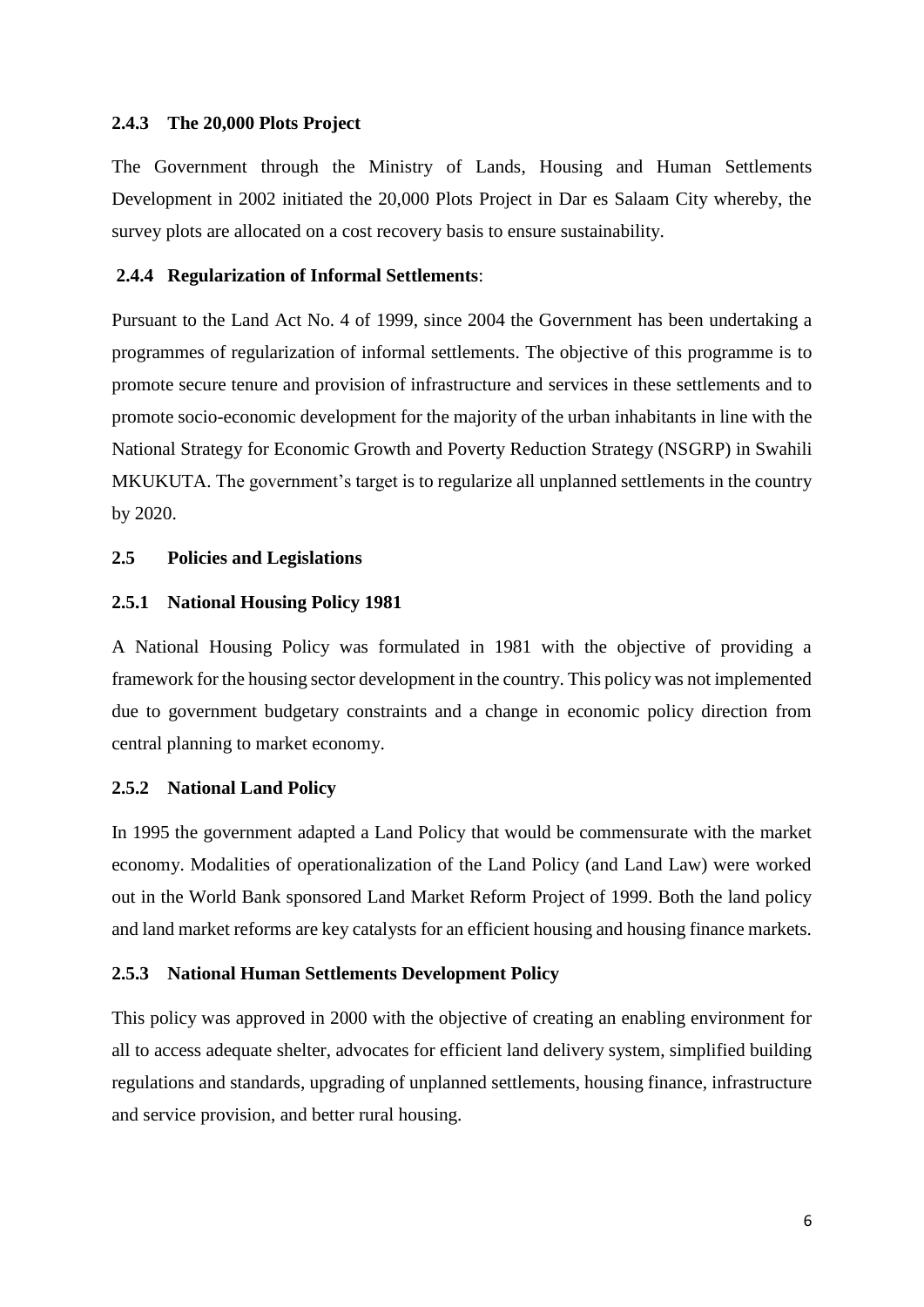# **2.5.4 Other Policies**

The Government has enacted other policies and laws which support efforts to enhance access to housing. Such policies are the Tanzania's Development Vision 2025, the Construction Policy, the Community Development Policy, the Science and Technology Policy, the National Strategy of Growth and reduction of Poverty (NSGRPI&II), the mortgage finance policy, the unit tiles act and various other policies.

# **3.0 THE HOUSING CHALLENGE IN TANZANIA**

The housing challenge for Tanzania can be sorted out in two categories, namely rural context and urban context. Despite the abundance of resources in rural areas, there is still hardly an attractive housing in rural areas to date except for some few villages which were established during the villagization programme in 1973 – 1975 and some have grown and continue to grow into urban centres. The same applies in some urban areas especially those places where the low income population live. This section highlights the kind of housing situation found in many rural areas as well as in urban areas.

In the 2012 Census, Dar es Salaam was found to have a population of 4.36 million accounting for 10 percent of the total Tanzania Mainland population. Some other urban centres have continued to grow into municipals and cities. These are Mwanza, Mbeya Bukoba, Tabora, Morogoro, Kigoma, Dodoma and Tanga. In these towns and cities, and today in some of the villages, about 50% of people are living in rented accommodation as shown in Table 1 below.

|       |                                      | $\frac{6}{9}$         |                                            |                            |                                 |                                                        |                                   |                                          |
|-------|--------------------------------------|-----------------------|--------------------------------------------|----------------------------|---------------------------------|--------------------------------------------------------|-----------------------------------|------------------------------------------|
|       | Total No.<br>of<br><b>Households</b> | Owned by<br>Household | Living<br>without<br>Paying<br>any<br>Rent | <b>Rented</b><br>Privately | <b>Rented</b><br>bv<br>employer | Rented<br>by<br>government<br>at<br>subsidized<br>rent | Owned<br>by<br>Employer<br>(Free) | Owned<br>by<br><b>Employer</b><br>(Rent) |
| Total | 9,026,785                            | 74.3                  | 4.2                                        | 18.6                       | 0.8                             | 0.8                                                    | 1.0                               | 0.3                                      |
| Rural | 6,054,641                            | 87.8                  | 4.0                                        | 6.3                        | 0.5                             | 0.4                                                    | 0.9                               | 0.2                                      |
| Urban | 2,972,144                            | 46.9                  | 4.7                                        | 43.6                       | 1.5                             | 1.7                                                    |                                   | 0.4                                      |

**Table 1: Percentage of Households by Ownership Status of the Main House, Tanzania Mainland, 2012 Census** 

*Source: Tanzania Mainland- basic Demographic & Socio-economic profile 2014*

### **3.1 Housing Challenge: Rural Context**

The prevailing housing conditions in many regions, districts, wards and villages today in Tanzania still leave a lot to be desired. Construction of rural houses is still based on self-help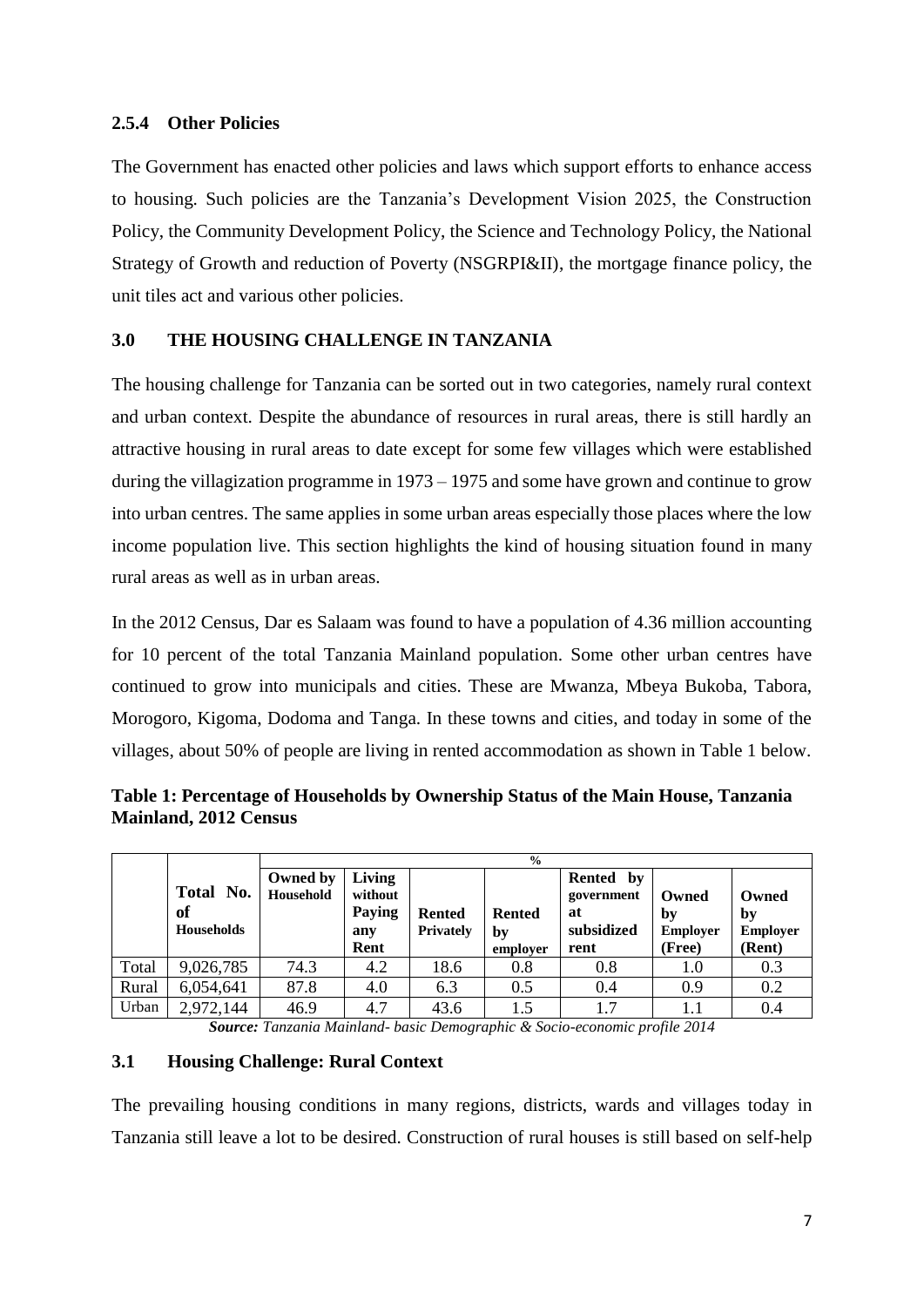and community-help approaches particularly when traditional housing technology is concerned.

A bulk of the construction in the rural areas is done with materials such as bamboo, timber, round pole, straw, grass and mud or adobe and many of which are used directly without being processed for their quality improvement rendering them for attack by climatic conditions and vermins and hence shortening their lifespan. Due to population increase with subsequent overexploitation, such materials are becoming scarce at their sources, which requires builders to fetch them at long distances. This challenge, coupled with poor construction skills has rendered poor housing in rural areas.

Examples of Rural Houses in pictures



*Plate 1: An example of poor rural house. Source: Authors own files*

# **3.1.1 Problems of rural housing are attributed to the following:**

- (a) Lack of technical skills and knowhow on the choice and use of building materials;
- (b) Lack of building and construction skills,
- (c) Lack of supporting infrastructure especially for hauling of materials at large distances;
- (d) Climate and environmental conditions which dictate on the design and affect the materials;
- (e) Economic activities e.g. pastoralism;
- (f) Cultural norms, attitudes and prioritization on good housing vis a vis others like polygamy
- (g) Lack of exposure of good living conditions

# **3.1.2 Interventions Required in Rural Housing Challenge:**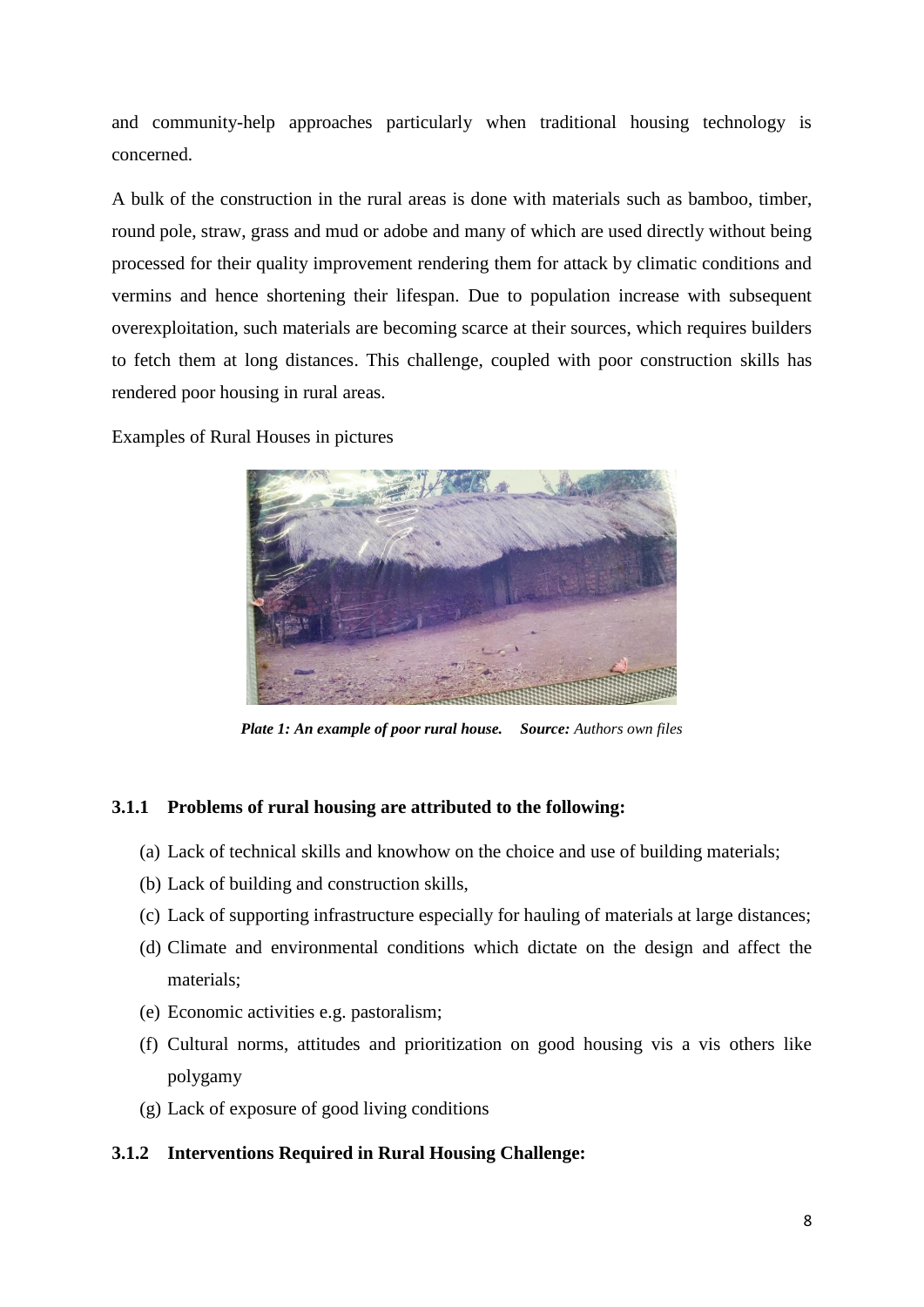It can be observed that any intervention to address the housing challenge in rural areas will have to consider the complex nature of the causes mentioned above (4.1.1) and how they interact. The following are being suggested as necessary interventions to address this challenge:

| S/N            | <b>Intervention</b>                                                                                                                                                                                                                                                                                    | <b>Advantages</b>                                                                                                                                            | <b>Suggested Actors</b>                              |  |
|----------------|--------------------------------------------------------------------------------------------------------------------------------------------------------------------------------------------------------------------------------------------------------------------------------------------------------|--------------------------------------------------------------------------------------------------------------------------------------------------------------|------------------------------------------------------|--|
| a.             | Facilitate<br>effective<br>implementation<br>of<br>rural<br>integrated housing programmes                                                                                                                                                                                                              | This<br>will<br>create<br>employment and increase<br>income through housing<br>development;                                                                  | GOT, CBOs<br>and<br><b>NGOs</b>                      |  |
| $\mathbf{b}$ . | Introduce basic concepts<br>on<br>decent housing and building<br>skills in primary and secondary<br>schools.                                                                                                                                                                                           | Creation of awareness on<br>the importance of decent<br>housing since at a tender<br>age;                                                                    | NHBRA, ministry<br>of education                      |  |
| $C_{\bullet}$  | Improve basic infrastructure in<br>villages e.g. road networks,<br>supplies and<br>water<br>electric<br>power supply.                                                                                                                                                                                  | These<br>the<br>among<br>are<br>drivers<br>in<br>construction<br>technology and can revamp<br>efforts<br>housing<br>in<br>the<br>improvement for villages;   | Ministry<br>of<br>infrastructure, local<br>councils, |  |
| d.             | Introduce<br>basic<br>suggested<br>simple<br>designs<br>for<br>house<br>localities<br>different<br>which<br>conform to climatic conditions<br>and cultural norms. Some few<br>design alternatives can be made<br>available with specifications of<br>materials available locally at a<br>modest price; | Villagers will have a wider<br>room for individual<br>choices of housing designs<br>according to size and style<br>and may get technical<br>skills services; | NHBRA.<br>local<br>councils, NGOs                    |  |
| e.             | Maintain<br>sustained<br>a<br>sensitization campaign on better<br>housing to grassroot levels in<br>villages using local building<br>materials;                                                                                                                                                        | awareness created towards<br>better living conditions can<br>stimulate the construction<br>and maintenance of good<br>standard rural homes;                  | NHBRA.<br>local<br>councils, media                   |  |

**Table 2: Interventions by Actors to the Rural Housing Challenge**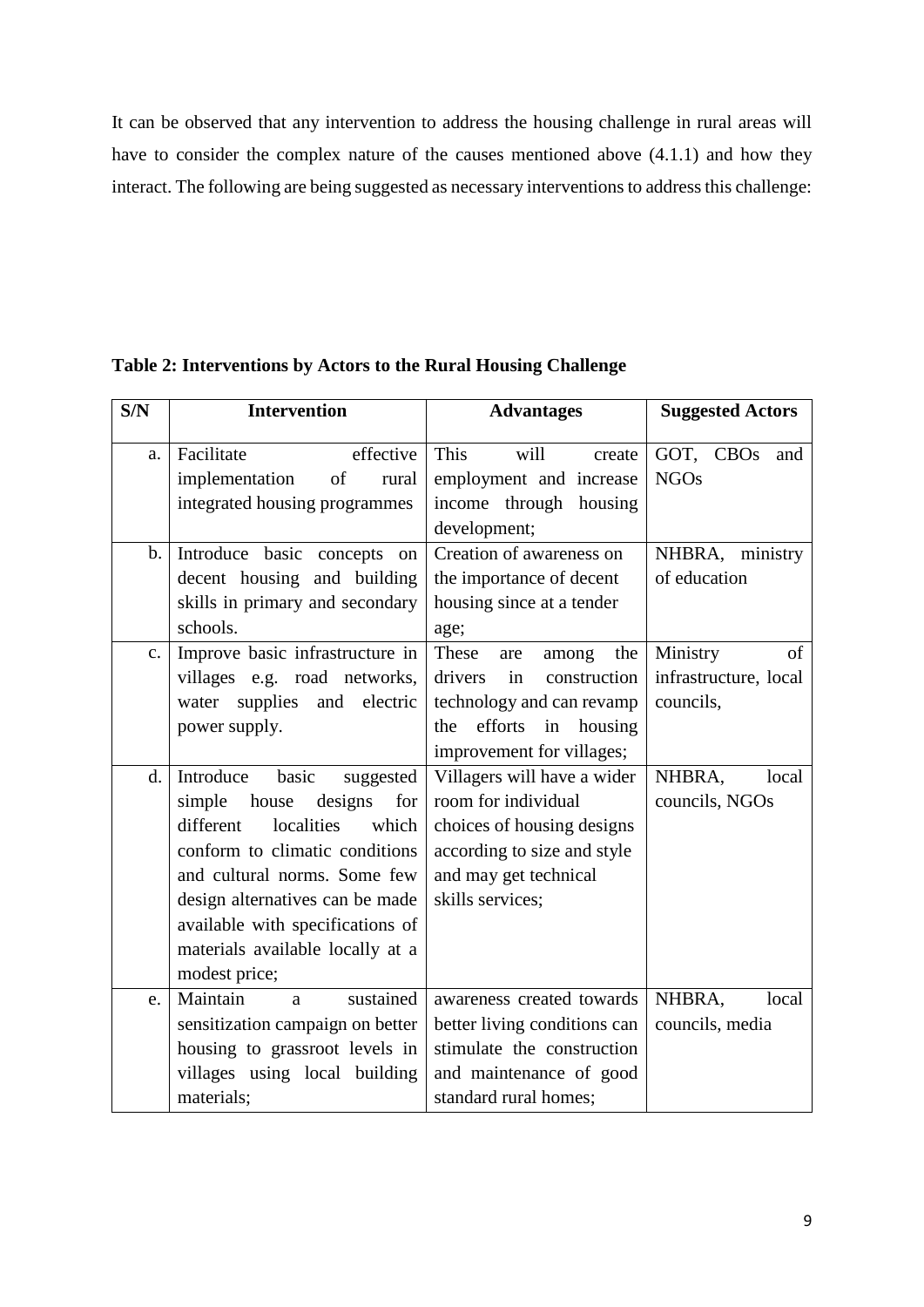| f. | Use<br>VETA<br>centres<br><b>as</b> | This will enable their       | VETA, NHBRA,     |
|----|-------------------------------------|------------------------------|------------------|
|    | technology dissemination points     | graduates to be used by      |                  |
|    | affordable housing<br>by<br>on      | individual home builders as  |                  |
|    | including basic technology in       | experts at their localities; |                  |
|    | affordable housing in their         |                              |                  |
|    | curriculum.                         |                              |                  |
| g. | Training of youth groups in         | These skilled groups can be  | NHBRA, local     |
|    | basic skills in production of       | of much help to the self-    |                  |
|    | materials and their use in          | help home builders and job   | councils, NGOs   |
|    | construction of houses.             | opportunities created.       |                  |
| h. | innovative<br>support               | Easy access to funding,      | GOT, CBOs<br>and |
|    | arrangements for mobilizing         | community help, technical    | <b>NGOs</b>      |
|    | savings from the communities in     | services, and share of       |                  |
|    | order to encourage formation of     | resources                    |                  |
|    | cooperatives and<br>building        |                              |                  |
|    | societies for housing delivery;     |                              |                  |

*Source: Authors own files*

# **3.2 Housing Challenge: Urban Context**

The urban poor people in most developing countries have posed another type of housing problem. The nature of the problem in urban areas is different from that in rural areas. Some of the house construction types of rural areas cannot be permitted in urban areas especially in planned areas. At the same time, low income people cannot afford conventional modern houses, constructed on well-arranged planned areas.

Examples of squatters in urban areas (in pictures)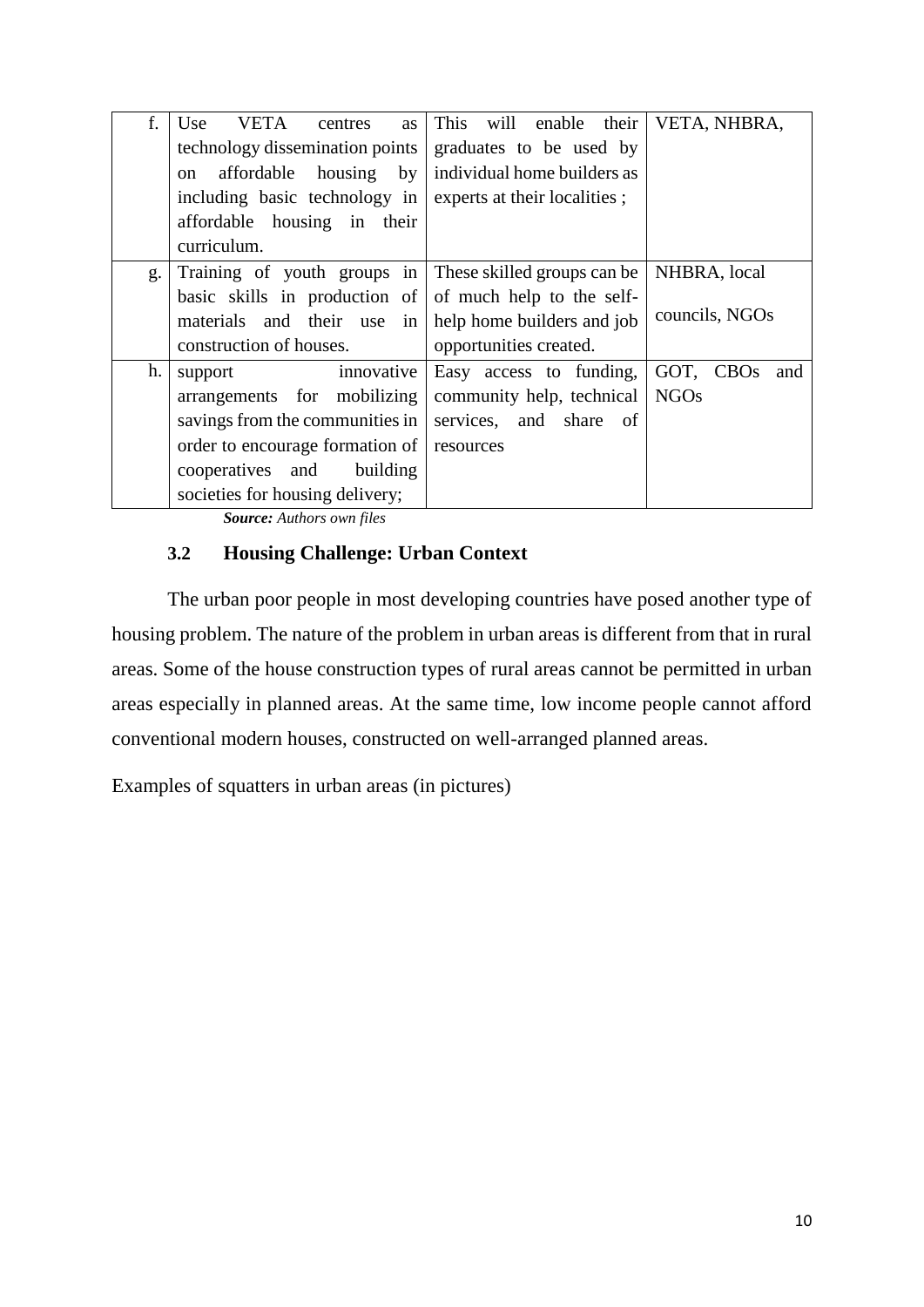

*Plate 2: An example of Squatter area in urban areas*

### **3.2.1 Problems of urban housing are attributed to the following:**

- (a) Lack of surveyed plots for individual homebuilders;
- (b) High cost of building materials out of reach of many people;
- (c) Lack of a coordinated system to provide housing to the fast growing population of urban dwellers;
- (d) The above, have led to unaffordability of conventional housing and hence to mushrooming of squatter areas around town municipals and cities.
- (e) Rapid growth of population in cities and towns, has led to overcrowding in dwellings especially for the low income people largely compounded with large populations flocking to towns for better jobs and community service facilities;
- (f) Poor conditions of service infrastructure and basic services of water and sanitation pose another challenge of health wellbeing of populations involved, particularly the low income areas and in squatters. These people are exposed to hazardous living conditions of poor sanitary environment due to inadequate liquid and solid waste disposal systems;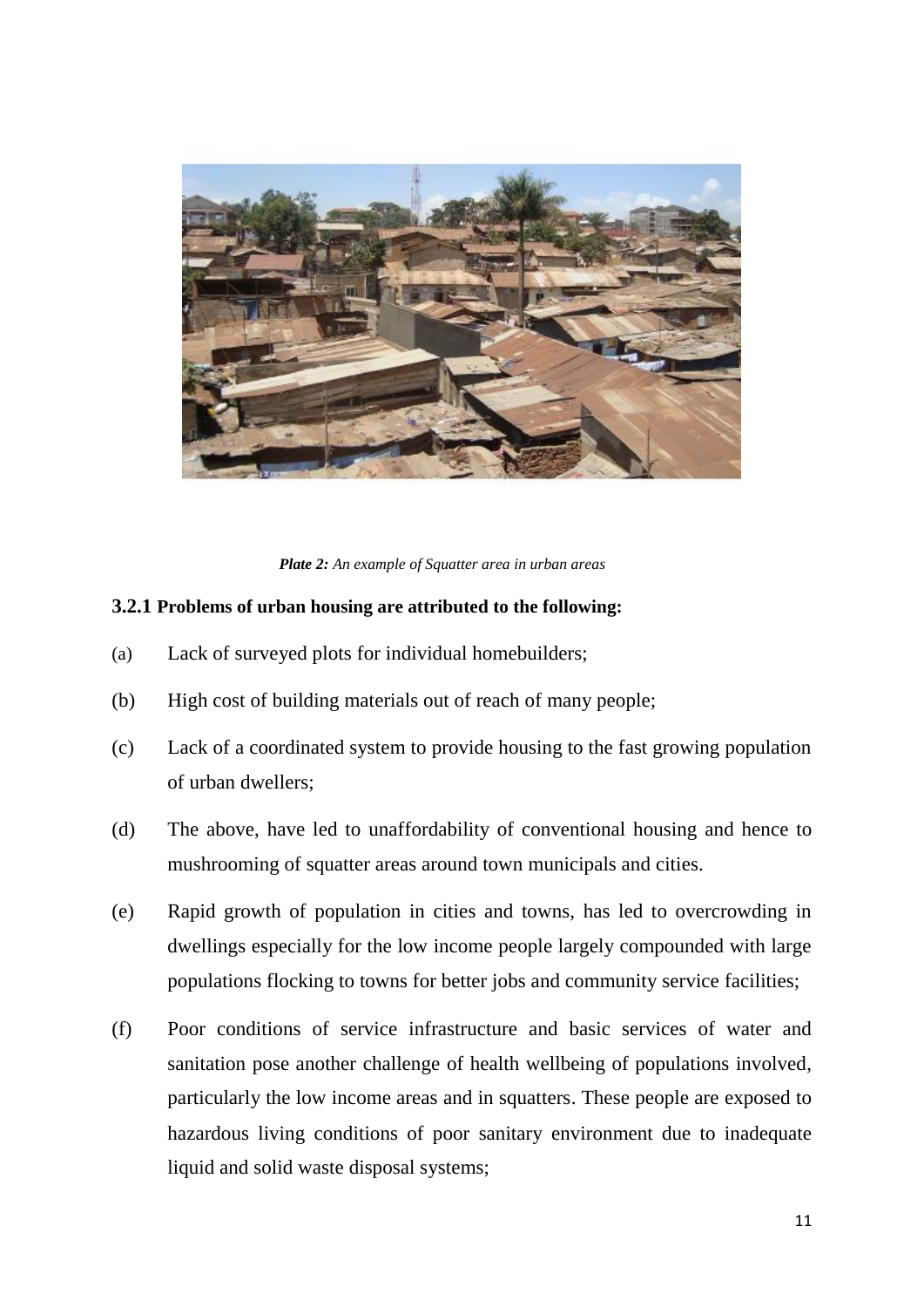(g) Increased numbers of unemployed youths in overcrowded squatter areas has led to another social challenge on law and order with criminal occurrences keeping on increasing due to inadequate employment opportunities as the burgeoning population in towns and cities does not match with economic engagement opportunities.

# **3.2.2 Classification of income groups in urban areas in relation to housing accessibility:**

In towns and cities, families can be divided into three major groups:

# - **High income families**

Families in this group may not need any public aid for obtaining housing units. They may have their own posh residences or have good income to access high class accommodation. These may be political leaders in power, big businessmen and some high class public servants;

# - **Medium income families**

Families in this group need direct governmental help such as subsidies for obtaining their housing units through mortgage finance arrangements with soft bank loans, but still they need some indirect public aid such as a suitable taxation policy to make them afford and access decent housing, etc.

# - **Low income families**

These families are in the need of direct governmental aid. A great volume of direct subsidies is necessary for this group in order to meet their shelter need. A usual implementation method for this group is the "Sites and Services" (the likes of Mabwepande in Dar Es Salaam) schemes where they can be assisted to access accommodation through progressive subsidized long term measures. This group include the urban poor, the unemployed people, the homeless, the disaster affected and other disadvantaged persons.

# **3.3 Low Income Housing Delivery Systems for Urban Areas**

Like in many other developing countries housing market in Tanzania is characterized by the three subsectors viz. centrally administered public-sector, use motivated popular – sector, and profit motivated private- sector. All the three subsectors are inter–related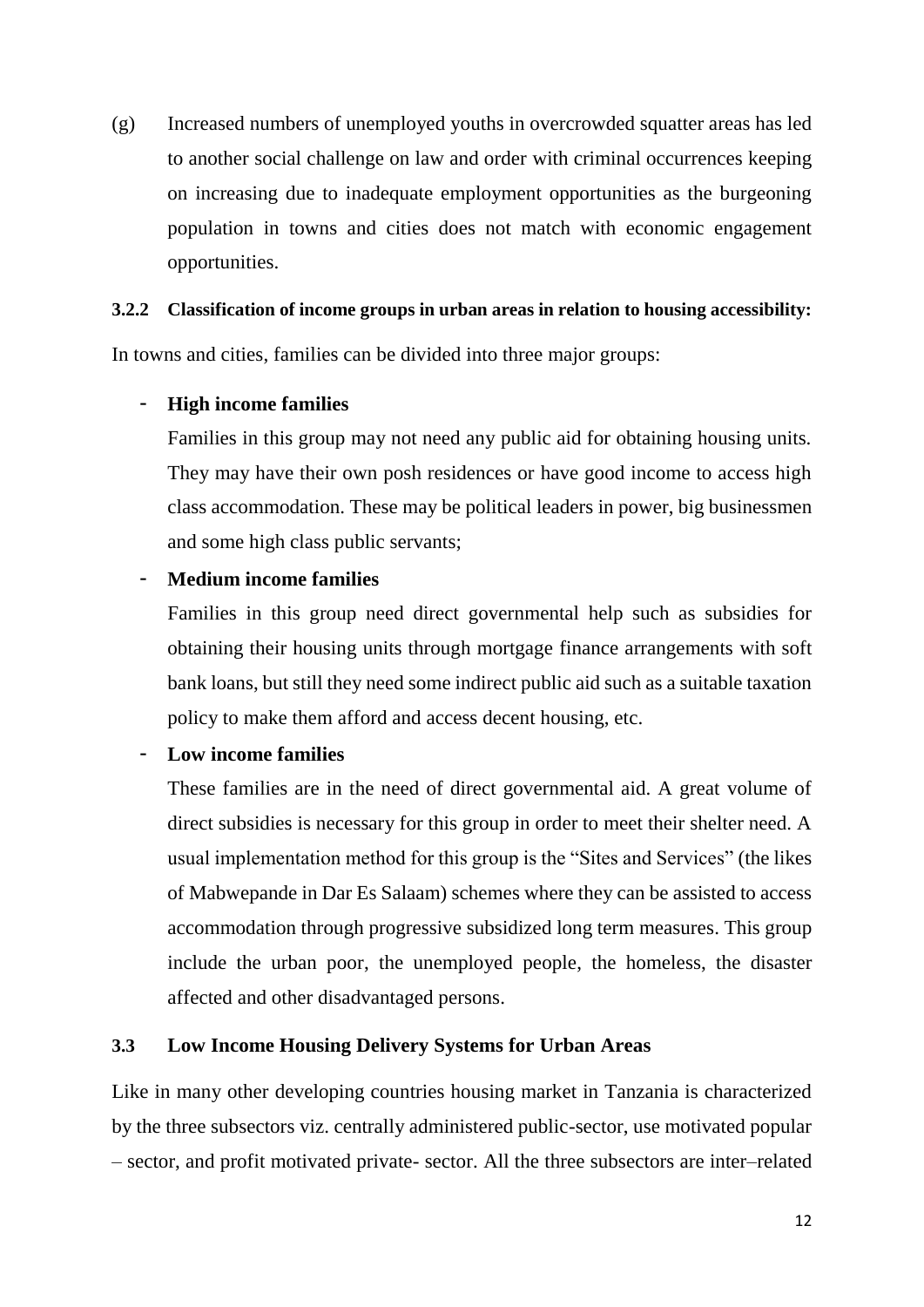and to some extent complementally to each other. The popular sector, which is perhaps the oldest of all the three, maintains the bulk of the housing stock for low income people in many urban areas in Tanzania at about 83.5%.

The heterogeneous public- sector through its institutionalized approach has been playing very critical role in the more recent years at about 10.2%. Various sub-systems in each of these sub-sectors have been identified and discussed in the paragraphs to follow.

# **3.3.1 Public Construction Subsystem**

Public Construction subsystem represents the government efforts and interventions in helping the majority of urban dwellers to access decent housing. Among these efforts particularly those taken after independence was the establishing of public institutions each with their own specific mandate to contribute in the alleviation of housing problems in the country (see 2.1 and 2.2). Under the public housing programs, housing in this subsystem used to be provided for the low income families on hire-purchase, rentals. In Tanzania, single-storeyed row houses under "crash program" is most popular.

# **3.3.2 Popular Sector**

Low income housing in popular – sector has three main characteristics, namely incremental development, complete control by the builder family and self-financing of the housing construction. Housing in this subsector does not, to a great extent, depend on the other two subsectors except in terms of components like land and essential services, both of which are institutionalized. Two main sub-systems can be identified: squatter housing, and non-squatter housing subsystem.

### **(a) Squatter Housing Sub-System**

As the title suggests, it refers to the unauthorized occupation of land. Housing is found on variety of locations. Two types under this sub-system are pure-squatters and renting squatters. Families unable to get a piece of land "legally" on the price they can afford and at location near their workplace, occupy whatever land they can find and thus, live in a situation of uncertainty.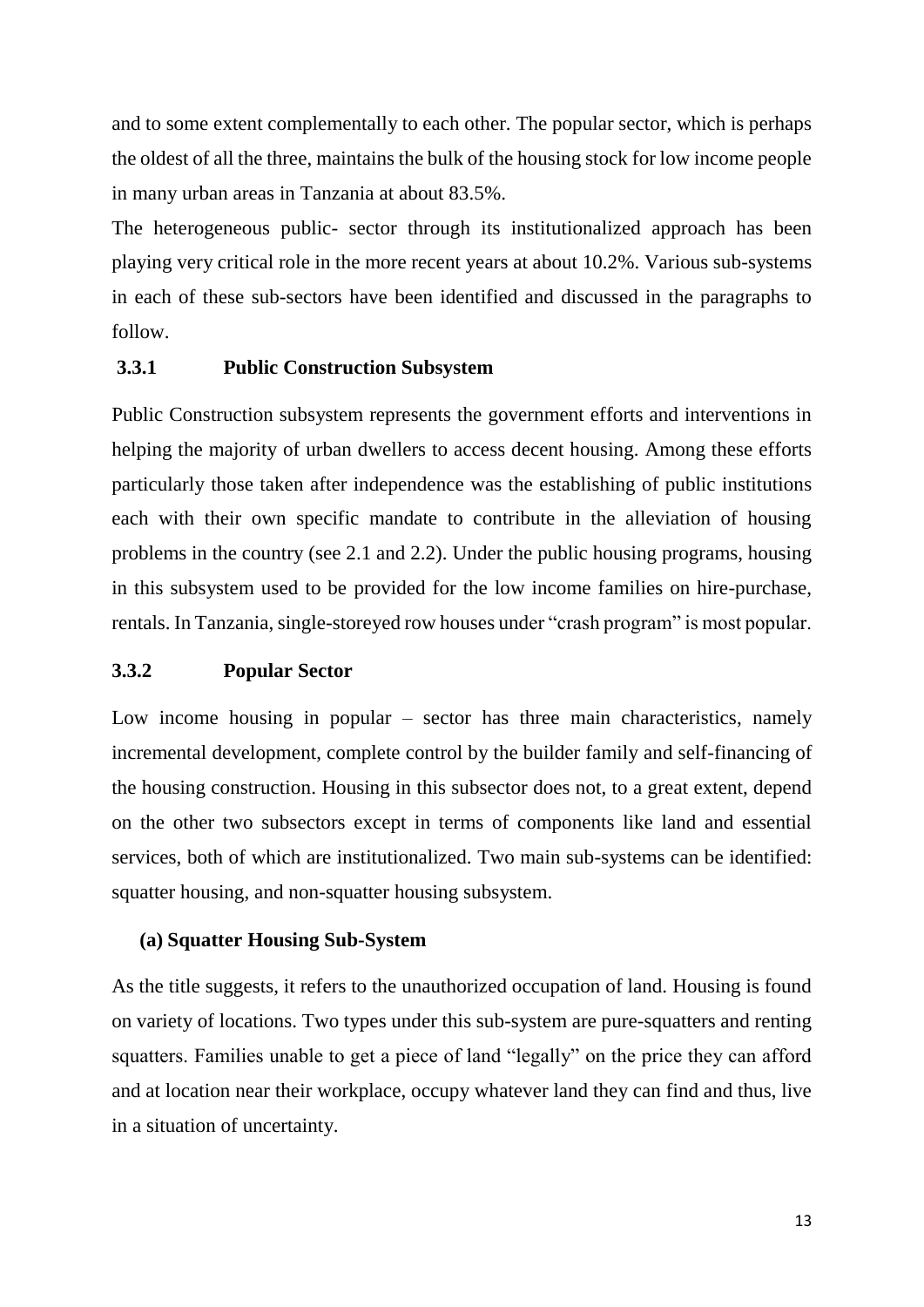## **(b) Non-Squatter Housing sub-system**

As against the squatter housing, the occupation of land in this sub-system is perfectly legal, particularly from surveyed areas with legal documents from the local authority. Low-income housing delivery system in the popular-sector demonstrate people's own efforts towards satisfying their need for a shelter. Loans for the house are available from commercial banks, building societies, some social security funds like GEPF, and NSSF etc., and for government employees through their newly established Watumishi Housing Company.

## **3.3.3 Private Sector**

Private sector is characterized by the housing produced through the profit oriented developers, contractors and other professionals which fall beyond the paying capacity of the low-income families. Within this profit oriented framework, some kind of housing is made available to the low-income families through the following three subsystems:

#### **(a) Owned/rented housing sub-system**

Private property-owners while waiting for the right opportunity for a more profitable development and while speculating, sub-divide their property and rent out to the low income families. The units are generally overcrowded, small in size and at times with poor facilities.

### **(b)Welfare Housing Sub-System**

Private organizations and foundations construct non-profitable charity housing maintained on donations. Examples are orphanages and "old folks" homes, a practice which is still at infancy stage in Tanzania.

### **(c) Employers Housing Sub-System**

The first type included the housing provided by the employers to domestic workers, maintenance staff, watchmen etc. normally the housing is associated with the job. Also included in this type are the temporary shelters provided for the construction workers by their employers. The second type included the housing provided for workers in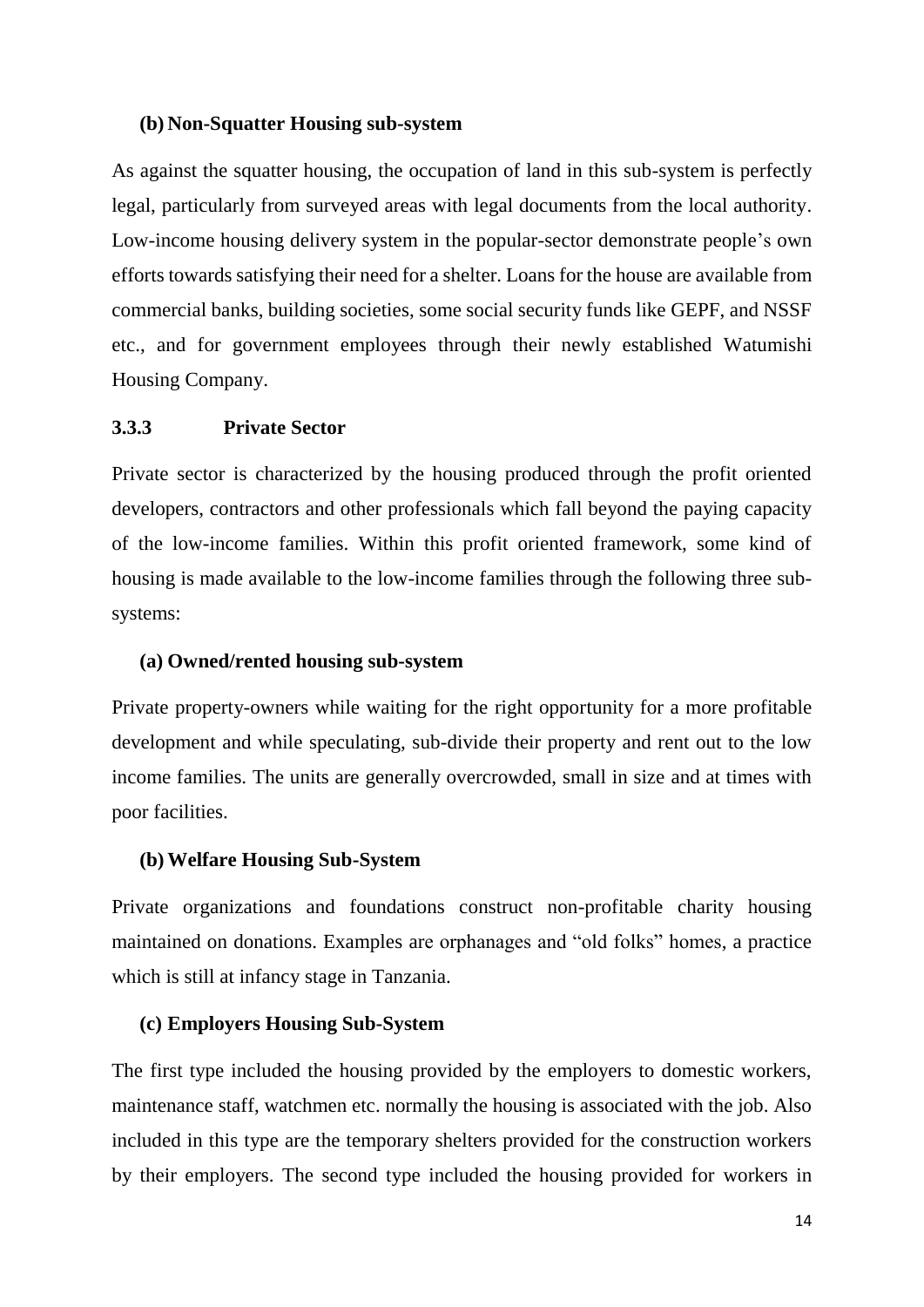industries and plantations. Housing for the industrial workers is provided on nominal monthly rents.

# **3.4 Interventions required in urban Housing Challenge:**

It can be observed that any intervention to address the housing challenge in urban areas should consider the complex nature of the causes mentioned above (3.2.1) and how they interact. The following are being suggested as necessary interventions to address this challenge:

| S/N | <b>Intervention</b>                                                                                                                                                                                | <b>Advantages</b>                                                                                                                                                  | <b>Suggested Actors</b>                                                                           |  |
|-----|----------------------------------------------------------------------------------------------------------------------------------------------------------------------------------------------------|--------------------------------------------------------------------------------------------------------------------------------------------------------------------|---------------------------------------------------------------------------------------------------|--|
| a.  | Improve the capacity of the<br>public sector institutions<br>to<br>implement<br>the<br>sustainable<br>human settlements development<br>program through research and<br>human resource development. | The<br>nation will<br>have<br>comprehensive,<br>implementable<br>and<br>sustainable programmes on<br>housing development                                           | The<br>Central<br>government,                                                                     |  |
| b.  | Improve the management of<br>urban land, access to affordable<br>urban services, and the living<br>environment. Make surveyed<br>plots available at affordable<br>prices                           | Reduced bureaucracy and<br>transparency will simplify<br>land<br>access<br>to<br>for<br>builders<br>individual<br>and<br>investors<br>in<br>estate<br>development, | Local<br>councils,<br>private<br>surveyors,<br>Ministry of Lands                                  |  |
| c.  | Adjust<br>basic<br>taxation<br><sub>on</sub><br>building materials                                                                                                                                 | <b>Enhanced affordability</b>                                                                                                                                      | Government, TRA,                                                                                  |  |
| d.  | Coordinate actors in provision<br>of affordable housing supply                                                                                                                                     | Each actor to contribute<br>according to their mandate<br>and expertize                                                                                            | NHBRA, NCC,                                                                                       |  |
| e.  | Increase<br>the<br>number<br>of<br>affordable houses at affordable<br>prices                                                                                                                       | Low income dwellers to<br>access better housing                                                                                                                    | NHC,<br>TBA,<br>Watumishi<br>Housing Company,<br>Estate developers,<br>Financial<br>institutions, |  |
| f.  | Provide basic social services all<br>over the country                                                                                                                                              | Reduced<br>rural-urban<br>migration, improved health<br>conditions in urban areas,                                                                                 | Government, local<br>councils,                                                                    |  |
| g.  | affordable<br>Train courses<br>on<br>housing to youth groups                                                                                                                                       | Increased job creation to<br>the youth                                                                                                                             | NHBRA, higher<br>learning                                                                         |  |

**Table 3: Interventions by Actors to the Urban Housing Challenge**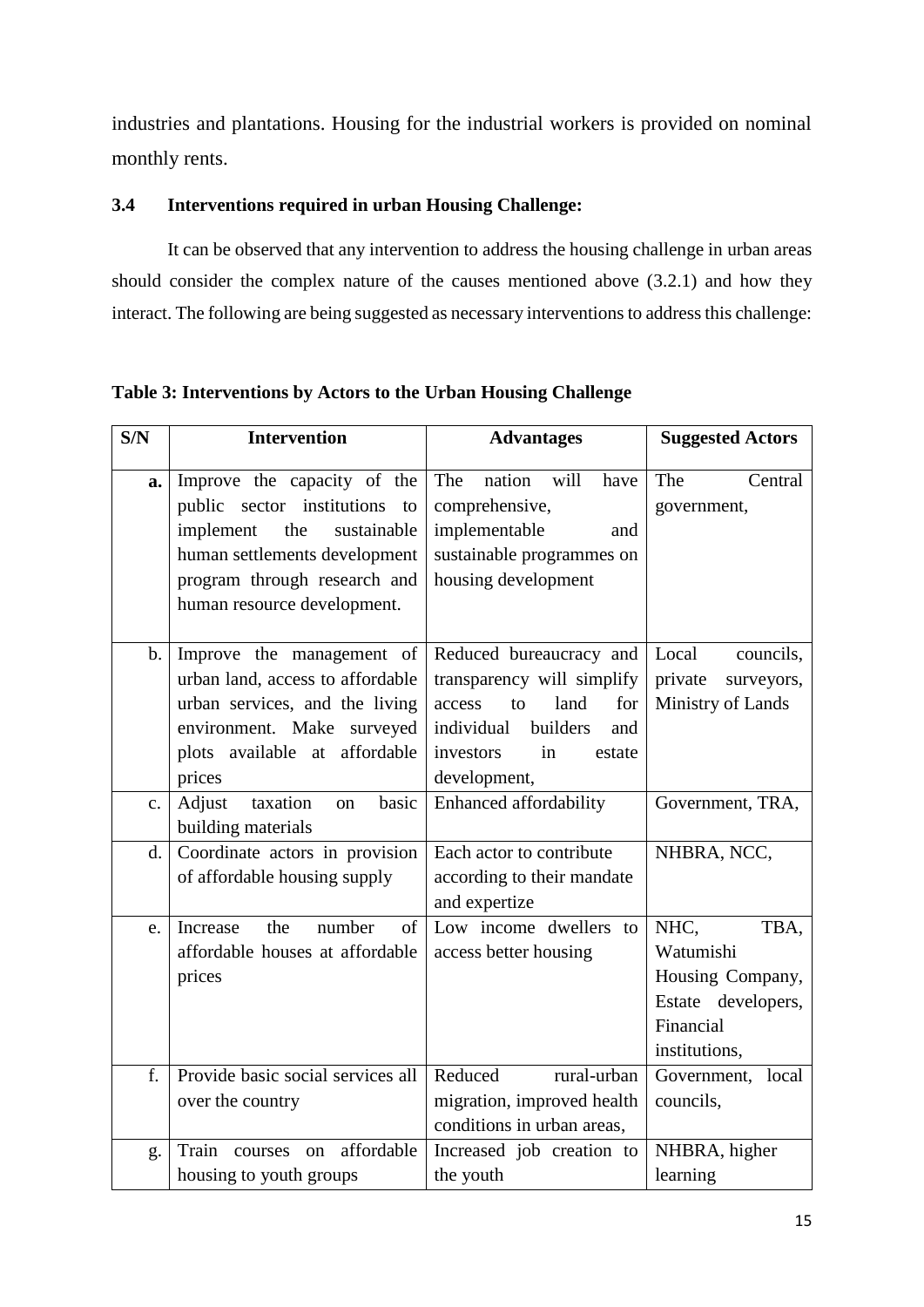|    |                                  |                            | institutions, private    |  |
|----|----------------------------------|----------------------------|--------------------------|--|
|    |                                  |                            | sector, NGOs,            |  |
| h. | encourage mortgage lending for   | Availability of soft loans | Banks, commercial        |  |
|    | obtaining finance to provide     |                            | banks and other          |  |
|    | liquidity among small scale      |                            | financial                |  |
|    | contractors and single artisans  |                            | institutions             |  |
| i. | Conduct research on alternative  | Expanded knowledge on      | NHBRA,<br>Higher         |  |
|    | low-cost construction materials  | building materials         | learning                 |  |
|    | such as pre- cast construction   |                            | institutions,            |  |
|    | panels, hydro form blocks,       |                            | <b>Regulatory bodies</b> |  |
|    | hollow concrete blocks, slabs    |                            |                          |  |
|    | beams, light weight<br>and       |                            |                          |  |
|    | concrete tiles, compressed earth |                            |                          |  |
|    | block in rural and urban areas.  |                            |                          |  |

*Source: Authors' own files*

### **4.0 CONCLUSIONS AND RECOMMENDATIONS**

### **4.1 Conclusions**

- (a) Most housing challenges in affordable housing delivery are caused by the lack of appropriate policies and the corresponding legislation frameworks;
- (b) The individual house builders are contributing more than 80% of the low income housing stock, the public sector 10.2
- (c) Through its recent economic reforms, the government has refrained from direct house provision except for specialized institutions like schools and the security forces. Therefore the government assumes the role of an enabler rather than a provider.
- (d) The challenge ahead is how to match housing development with demand especially created by high rate of urbanisation. Therefore the provision of adequate and affordable housing in urban areas is one of the most pressing challenges facing Tanzania at the moment.

## **4.2 Recommendations**

(a) In order to realise a sustainable housing delivery system the Government ought to create a favourable environment for all actors in housing development to play their roles. This is within the mandate of the Ministry responsible for housing development to initiate a process to prepare a Housing Policy, a Housing law, a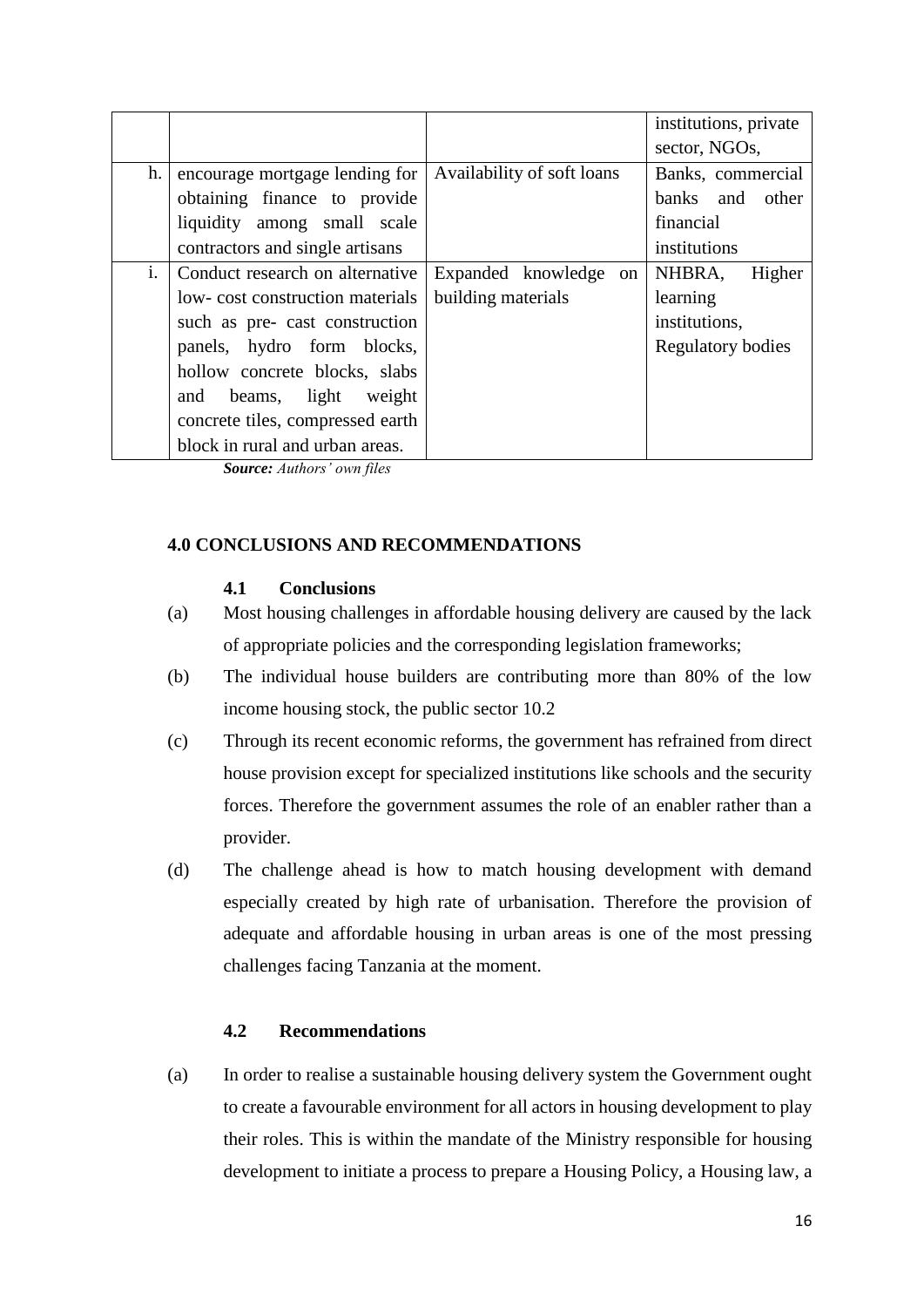National Housing programme and review the existing outdated building rules and finish the work already done on new Building Regulations for Tanzania.

- (b) The government through the Ministry responsible for housing should assist Local Authorities to establish Housing Departments in their councils and extend the same to lower levels.
- (c) The Government has to foster cooperation with other development partners and actors within and outside the country, and encourage them to collaborate, participate and invest in housing development using locally available resources and where necessary make use of externally sourced resources. Such actors include: housing financiers, producers, suppliers, consumers and enablers including, trainers, researchers and pressure groups.
- (d) Efforts to facilitate mobilization of finance, land delivery, research and institutional arrangement as the basis for the preparation of housing development programmes, projects and actions should be sustained. The Government, Local Authorities, NGOs, CBOs, Co-operatives, Banks, Building Societies, Regional Administration and individuals ought to set their efforts towards ensuring that the present untenable housing situation is contained in both rural and urban areas.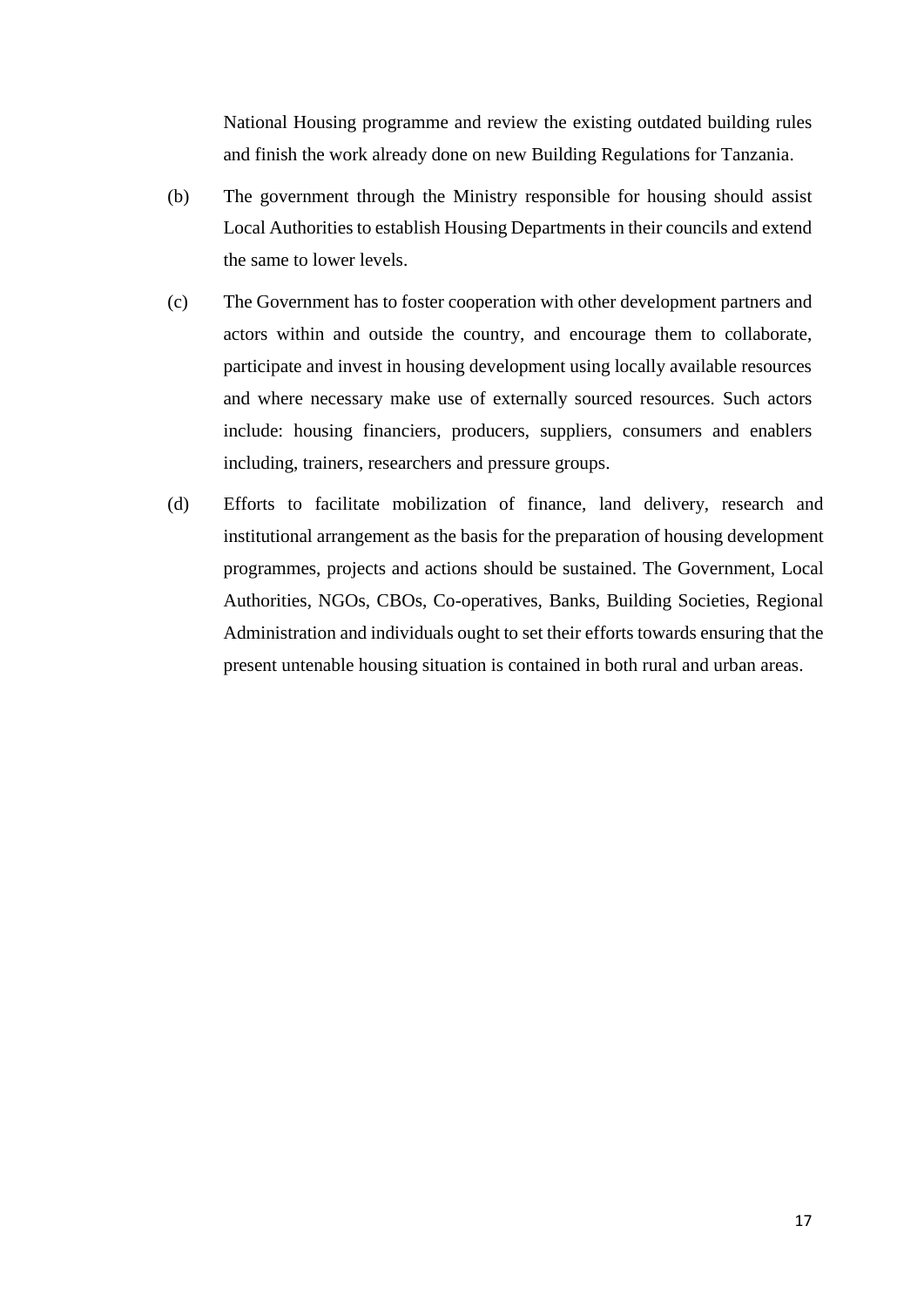#### **REFERENCES**

- **1. Katherine Hughes \* Elisabeth Wickeri,** A HOME IN THE CITY: WOMEN'S STRUGGLE TO SECURE ADEQUATE HOUSING IN URBAN TANZANIA FORDHAM INTERNATIONAL LAW JOURNAL [Vol. 34:788] 2010
- **2. Rural Development and Housing in Tanzania (blog),**  <http://maendeleoyajamii.blogspot.com/2009/02/housing-and-land-use-in-tanzania.html> as on 13/8/2015;
- 3. **UN-HABITAT 2010/2011, supra note 4,** at 12 (Table 1.1.1) (indicating that East Africa's urban population is 23.7% in 2010, and is expected to grow to 47.6% by 2050).
- 4. **The United Republic of Tanzania, 2012** POPULATION AND HOUSING CENSUS Population Distribution by Administrative Areas, National Bureau of Statistics Ministry of Finance Dar es Salaam and Office of Chief Government Statistician President's Office, Finance, Economy and Development Planning Zanzibar, March, 2013
- 5. **Nnunduma Edwin John (2009),** DESIGN OF LOW- COST HOUSES FOR CIVIL SERVANTS IN TANZANIA, Tanzania Building Agency.
- 6. **URT 2000, The Human Settlements Development Policy, Tanzania;**
- 7. **Habitat for Humanity** (2012), The Global Housing Policy Indicators for Tanzania, Survey Instrument;
- 8. **United Republic of Tanzania (2014)**, Basic Demographic and Socio-Economic Profile Report Tanzania Mainland, National Bureau of Statistics, Ministry of Finance Dar es Salaam and Office of Chief Government Statistician Ministry of State, President Office, State House and Good Governance.
- 9. **The World Bank AFTU 1 & 2 (January 2002)**, UPGRADING LOW INCOME URBAN SETTLEMENTS, COUNTRY ASSESSMENT REPORT, TANZANIA;
- 10. **United Nations Human Settlements Programme, Financing Urban Shelter (2005)**; A global Report on Human Settlement, EARTHSCAN London.
- 11. **THE STATE OF THE NATION'S HOUSING (2013),** Joint Center For Housing Studies of Harvard University;
- 12. **William S Kalema and Duncan Kayiira (June 2008),** UMACIS Consulting, Kampala, Uganda, ACCESS TO HOUSING FINANCE IN AFRICA: EXPLORING THE ISSUES, No. 4, UGANDA, (Commissioned by FINMARK TRUST and Habitat for Humanity);
- 13. **UN-HABITAT (2008);** Housing for All, The Challenges of Affordability, Accessibility and Sustainability, The Experiences, and Instruments from the Developing and Developed Worlds, A Synthesis Report;